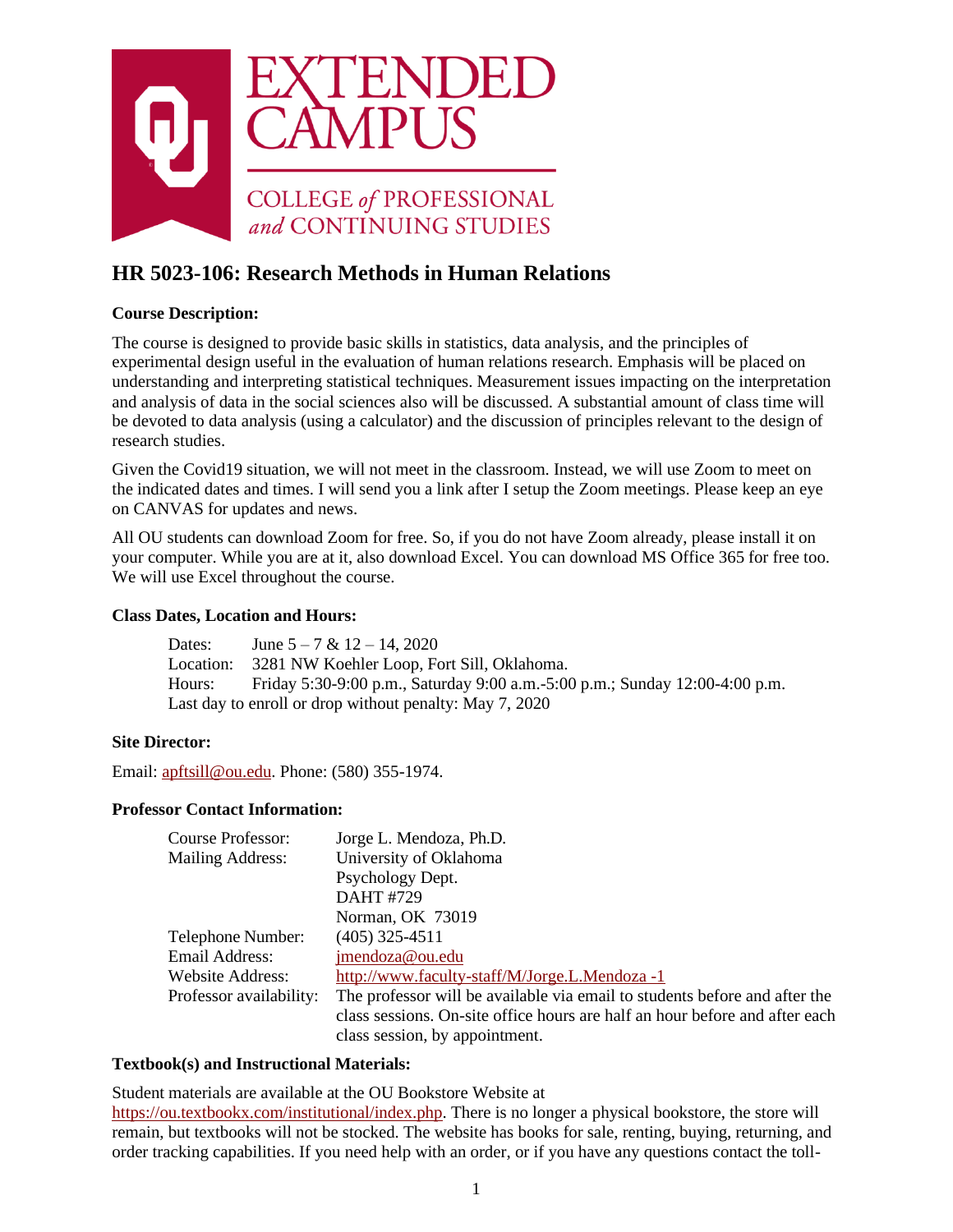free phone at 1-(855)-790-6637, agents are available from 9a – 5p (EST) Monday – Friday. For more information or questions about textbooks, feel free to contact [apsyllabi@ou.edu. T](mailto:apsyllabi@ou.edu)ext prices are available online

- 1. Utts, J.M. (2014). *Seeing through statistics* (4<sup>th</sup> ed.). Florence, KY: Brooks/Cole. ISBN 9781285050881. Do not buy the Aplia component of the book.
- 2. **Materials posted on the OU Canvas learning management system**: Access Canvas at [https://canvas.ou.edu](https://canvas.ou.edu/) , enter your OU NetID and password, and select course to access material. If you require assistance with Canvas, please click on the Help icon. You can search the Canvas guides, chat with Canvas support, or contact OU IT.

## **Course Objectives:**

The objectives of this course are to:

- understand basic statistical principles that help us make inferences from samples to populations and their probability foundation;
- learn some basic statistical procedures helpful in summarizing and analyzing data;
- examine the basic issues involved in establishing causality in research designs;
- learn to critically evaluate research projects;
- discuss issues relevant to behavioral measurements; and
- become familiar with basic statistical computations.

#### **Assignments, Grading, and Due Dates:**

#### **Pre-Class Assignments:**

Before the first class meeting, the student is expected to have read the book. This is the only way that we can ensure informed discussions and effective note taking in class. As you read the material, try your hand at some of the exercises given in the book. Many answers appear in the back of the book. Do not despair if you find that some of the material is hard to understand. We will try to cover all of the chapters in the book.

#### **Report:**

Find an empirical article (an article with data) in a professional journal that you would like to read. Read the article and write a report on how the authors used statistics to support their points. Use the OU library to find the article (don't use an article from the internet, unless it was published in a scientific journal). You may not be able to understand all of the statistical procedures used in the study, but that is fine. Briefly summarize the article then comment on the design of the study, the quality of the data, how the sample was obtained, the hypotheses tested, and whether in your opinion the conclusions were supported by the analyses. Make sure to reference the article in your report. Do not copy and paste. Write your own report. The body of the report should be 2-3 singled pages long (not including title, references, etc.).

#### **Grade Determination:**

A student's individual grade will be determined by how well he/she does on the Online final, the Survey, the Take-home exam, and the journal article report. The survey will be 25 pts.; the report 35 pts., the online final 50 pts., and the take-home final 50 pts.

#### **The very last day for assignments to be turned in is June 21, 2020**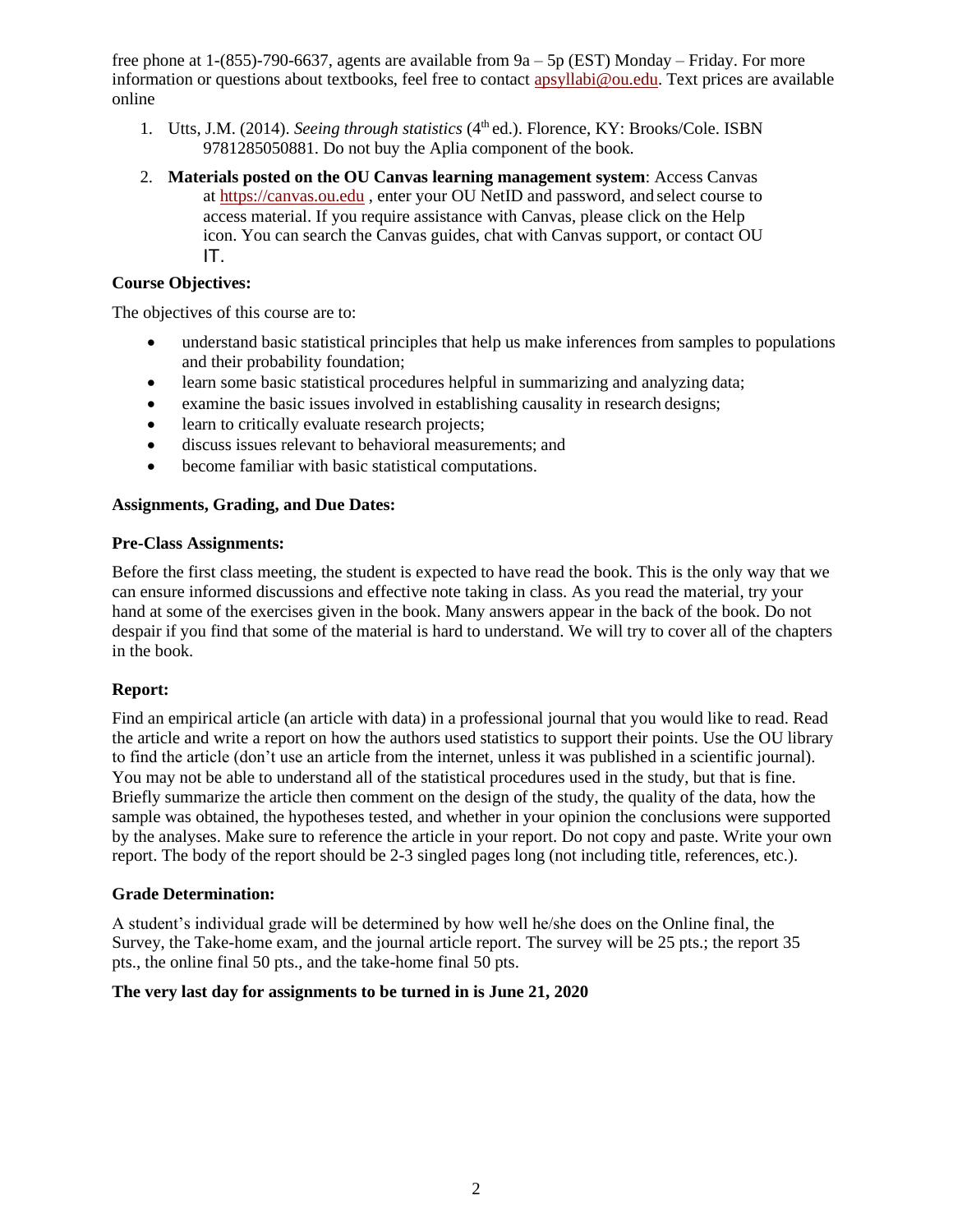## **Grading:**

This is a letter-graded course: A, B, C, D, or F.

| <b>Assignment</b>  | <b>Due Date</b>                   |
|--------------------|-----------------------------------|
| Survey             | During class Sessions             |
| Journal Report     | The first week of class           |
| <b>Online Exam</b> | Last day of class                 |
| Take-Home Final    | A week from the last day of class |

**Notice:** Failure to meet assignment due dates could result in a grade of I (Incomplete) and may adversely impact Tuition Assistance and/or Financial Aid.

## **POLICIE AND NOTICES**

#### **Attendance/Grade Policy**

Attendance and participation in interaction, individual assignments, group exercises, simulations, roleplaying, etc. are valuable aspects of any course because much of the learning comes from discussions in class with other students. It is expected that you attend all classes and be on time except for excused emergencies.

Excused absences are given for professor mandated activities or legally required activities such as emergencies or military assignments. It is the policy of the University to excuse absences of students that result from religious observances and to provide without penalty for the rescheduling of examinations and additional required classwork that may fall on religious holidays. Unavoidable personal emergencies, including (but not limited to) serious illness; delays in getting to class because of accidents, etc.; deaths and funerals, and hazardous road conditions will be excused.

If you are obtaining financial assistance (TA, STAP, FA, VA, Scholarship, etc.) to pay all or part of your tuition cost, you must follow your funding agency/institution's policy regarding "I" (Incomplete) grades unless the timeline is longer than what the University policy allows then you must adhere to the University policy. Students who receive Financial Aid must resolve/complete any "I" (Incomplete) grades by the end of the term or he/she may be placed on "financial aid probation." If the "I" grade is not resolved/completed by the end of the following term, the student's Financial Aid may be suspended make the student ineligible for further Financial Aid.

Students are responsible for meeting the guidelines of Tuition Assistance and Veterans Assistance. See the education counselor at your local education center for a complete description of your TA or VA requirements.

#### **Academic Integrity and Student Conduct**

Academic integrity means honesty and responsibility in scholarship. Academic assignments exist to help students learn; grades exist to show how fully this goal is attained. Therefore all work and all grades should result from the student's own understanding and effort.

Academic misconduct is any act that improperly affects the evaluation of a student's academic performance or achievement. Misconduct occurs when the student either knows or reasonably should know that the act constitutes misconduct. Academic misconduct includes: cheating and using unauthorized materials on examinations and other assignments; improper collaboration, submitting the same assignment for different classes (self-plagiarism); fabrication, forgery, alteration of documents, lying, etc…in order to obtain an academic advantage; assisting others in academic misconduct; attempting to commit academic misconduct; destruction of property, hacking, etc…; intimidation and interference with integrity process; and plagiarism. All students should review the Student's Guide to Academic Integrity at [http://integrity.ou.edu/students\\_guide.html](http://integrity.ou.edu/students_guide.html)

Students and faculty each have responsibility for maintaining an appropriate learning environment. All students should review policies regarding student conduct at<http://studentconduct.ou.edu/>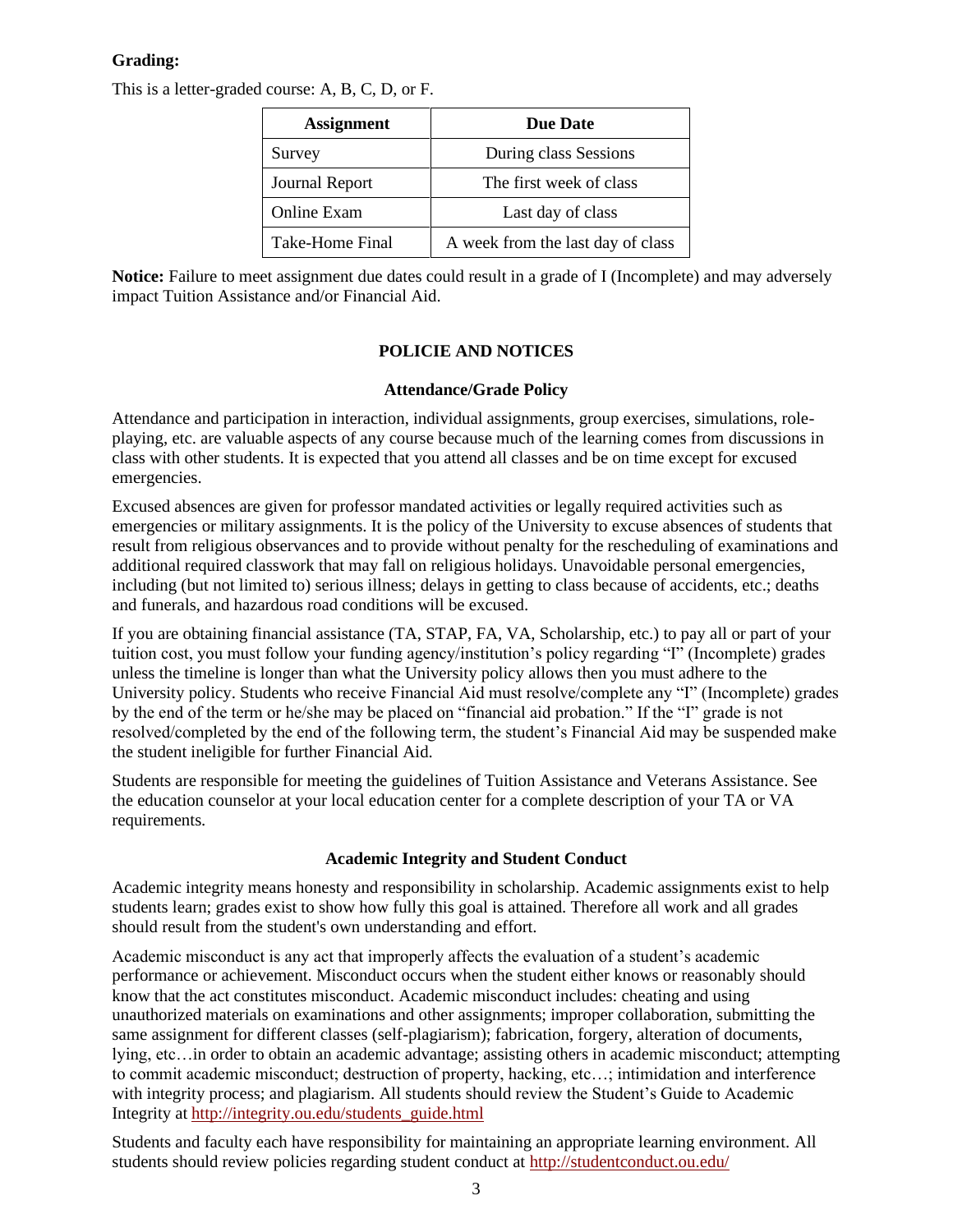#### **Accommodation Statement**

The University of Oklahoma is committed to making its activities as accessible as possible. For accommodations on the basis of disability, please contact your local OU Site Director.

#### **Adjustment for Pregnancy/Childbirth-Related Issues**

Should you need modifications or adjustments to your course requirements because of documented pregnancy-related or childbirth-related issues, please contact me as soon as possible to discuss. Generally, modifications will be made where medically necessary and similar in scope to accommodations based on temporary disability. Please see [http://www.ou.edu/content/eoo/faqs/pregnancy-faqs.html.](http://www.ou.edu/content/eoo/faqs/pregnancy-faqs.html)

#### **Title IX Resources**

For any concerns regarding gender-based discrimination, sexual harassment, sexual misconduct, stalking, or intimate partner violence, the University offers a variety of resources, including advocates on-call 24/7, counseling services, mutual no-contact orders, scheduling adjustments, and disciplinary sanctions against the perpetrator. Please contact the Sexual Misconduct Office at  $\frac{\text{smo@ou.edu}}{\text{smo@ou.edu}}$  or (405) 325-2215 (8-5), or the Sexual Assault Response Team at (405) 615 -0013 (24/7) to report an incident. To learn more about Title IX, please visit the Institutional Equity Office's website at<http://www.ou.edu/content/eoo.html>

#### **Course Policies**

Advanced Programs policy is to order books in paperback if available. Courses, dates, and professors are subject to change. Please check with your OU Site Director. Students should retain a copy of any assignments that are mailed to the professor for the course. Advanced Programs does not provide duplicating services or office supplies.

Any and all course materials, syllabus, lessons, lectures, etc. are the property of professor teaching the course and the Board of Regents of the University of Oklahoma and are protected under applicable copyright.

For more information about Advanced Programs, visit our website at<http://www.goou.ou.edu/>

## **INSTRUCTOR VITA**

#### **Jorge L. Mendoza, Ph.D.**

#### **Education**

- 1970 BS in Psychology, University of Illinois
- 1970-1974 MS and Ph.D. in Psychology, University of Oklahoma, Norman, Oklahoma

#### **Current Positions**

- Advanced Programs Professor since 1996
- Professor of Psychology and Director of the Industrial Psychology Program, University of Oklahoma

#### **Frequently Taught Advanced Programs Courses**

- HR 5113 Organizational Behavior in Human Relations
- HR 5033 Leadership in Organizations
- HR 5023 Research in Human Relations: Major Areas of Teaching and Research Interest

### **Representative Publications and Presentations**

- Stauffer, J.M. & Mendoza, J.L. (2001). *The proper sequence for correcting correlation coefficients for range restriction and unreliability*. Psychometrika, 66, No. 1, 1-6.
- Mendoza, J.L. & Stafford, K.L. (2001). *Confidence intervals, power calculations, and sample size estimation for the squared multiple correlation coefficient under the fixed and random*